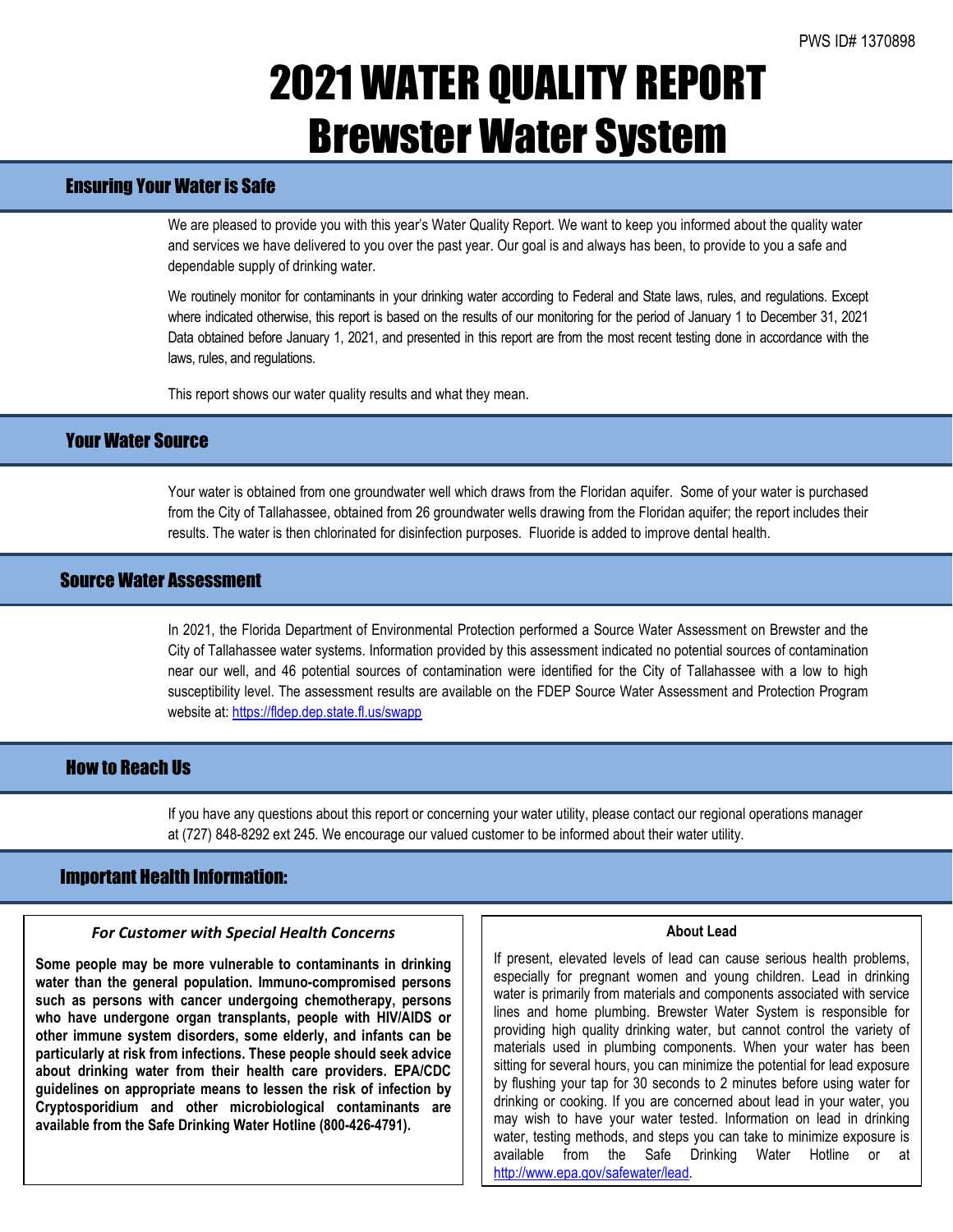# 2021 WATER QUALITY REPORT Brewster Water System

## About Your Drinking Water

### **ADDITIONAL HEALTH INFORMATION**

The sources of drinking water (both tap water and bottled water) include rivers, lakes, streams, ponds, reservoirs, springs, and wells. As water travels over the surface of the land or through the ground, it dissolves naturally occurring minerals and, in some cases, radioactive material, and can pick up substances resulting from the presence of animals or from human activity. Contaminants that may be present in source water include:

**(A) Microbial contaminants**, such as viruses and bacteria, which may come from sewage treatment plants, septic systems, agricultural livestock operations, and wildlife.

**(B) Inorganic contaminants**, such as salts and metals, which can be naturally occurring or result from urban stormwater runoff, industrial or domestic wastewater discharges, oil and gas production, mining, or farming.

**(C) Pesticides and herbicides**, which may come from a variety of sources such as agriculture, urban stormwater runoff, and residential uses.

**(D) Organic chemical contaminants**, including synthetic and volatile organic chemicals, which are by-products of industrial processes and petroleum production, and can also come from gas stations, urban stormwater runoff, and septic systems.

**(E) Radioactive contaminants**, which can be naturally occurring or be the result of oil and gas production and mining activities.

In order to ensure that tap water is safe to drink, the EPA prescribes regulations which limit the amount of certain contaminants in water provided by public water systems. The Food and Drug Administration (FDA) regulations establish limits for contaminants in bottled water which must provide the same protection for public health.

Drinking water, including bottled water, may reasonably be expected to contain at least small amounts of some contaminants. The presence of contaminants does not necessarily indicate that the water poses a health risk. More information about contaminants and potential health effects can be obtained by calling the **Environmental Protection Agency's Safe Drinking Water Hotline at 1-800-426-4791**.

### **HOW TO READ THE TABLE**

In the table accompanying this report you may find unfamiliar terms and abbreviations. The following definitions are provided to assist you with understanding the report.

#### **Important Definitions:**

- **Maximum Contaminant Level or MCL:** The highest level of a contaminant that is allowed in drinking water. MCLs are set as close to the MCLGs as feasible using the best available treatment technology.
- **Maximum Contaminant Level Goal or MCLG:** The level of a contaminant in drinking water bellow which there is no known or expected risk to health. MCLGs allow for a margin of safety.
- Action Level or AL: The concentration of a contaminant which, if exceeded, triggers treatment or other requirements that a water system must follow.
- **Maximum Residual Disinfectant Level or MRDL:** The highest level of a disinfectant allowed in drinking water. There is convincing evidence that addition of a disinfectant is necessary for control of microbial contaminants.
- **Maximum Residual Disinfectant Level Goal or MRDLG:** The level of a drinking water disinfectant below which there is no known or expected risk to health. MRDLGs do not reflect the benefits of the use of disinfectants to control microbial contaminants.
- **ND:** Means not detected and indicates that the substance was not found by laboratory analysis.
- **Parts per Billion (ppb) or Micrograms per Liter (μg/l):** One part by weight of analyte to 1 billion parts by weight of the water sample.
- **Parts per Million (ppm) or Milligrams per Liter (mg/l):** One part by weight of analyte to 1 million parts by weight of the water sample.
- **Picocurie per Liter (pCi/L):** Measure of the radioactivity in water.